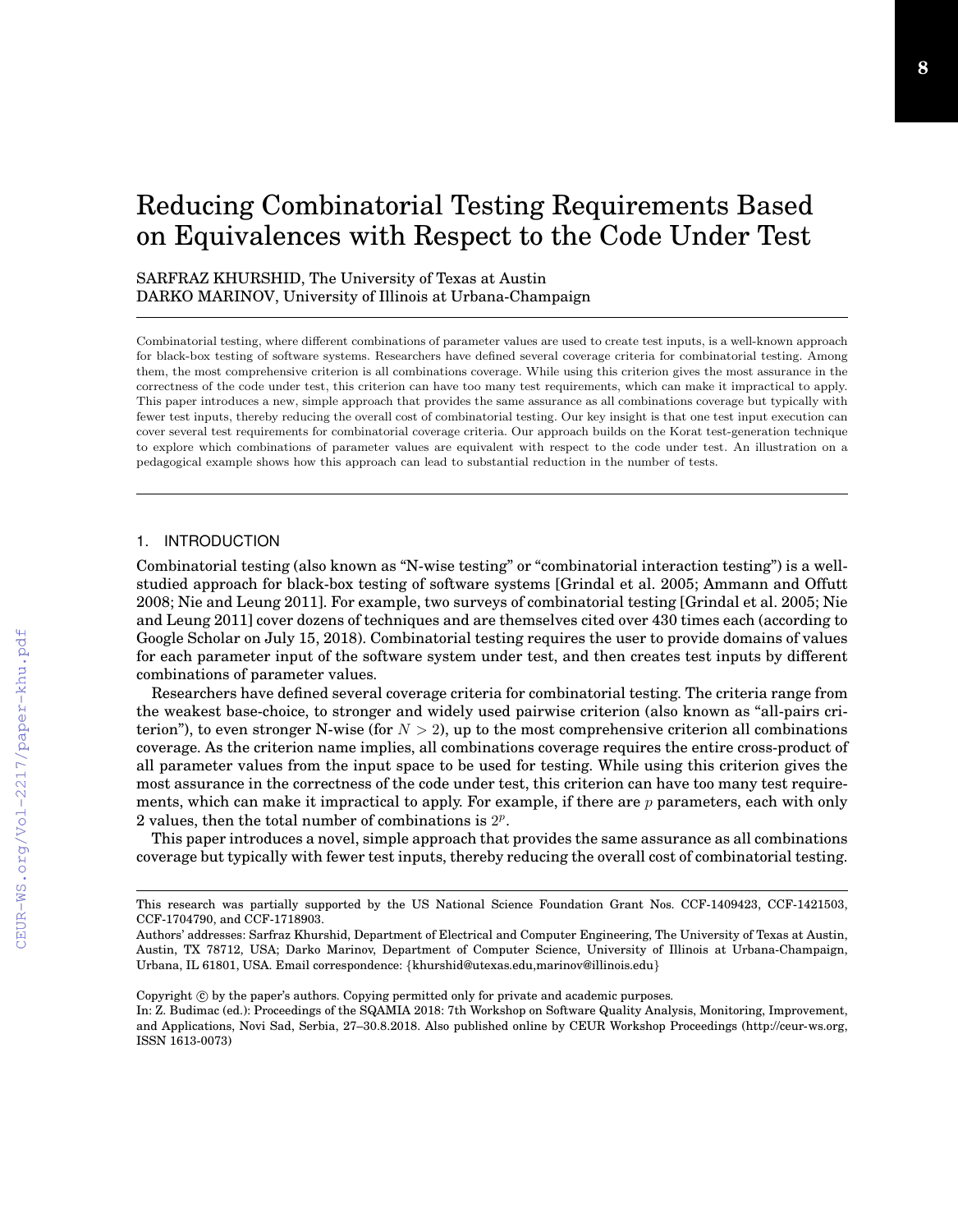#### 8:2 • S. Khurshid and D. Marinov

Our key insight is that execution of one test input can cover several test requirements for combinatorial coverage criteria. In other words, multiple test requirements that are non-equivalent at the black-box level (which does not consider the code under test but only its specification) may be equivalent at the white-box level (which does consider the code under test). The key challenge is to determine which combinations of given input parameter values have equivalent behavior for the given code under test.

To address this challenge, the approach presented in this paper builds on the Korat test generation [Boyapati et al. 2002]. Korat is a technique for generating structurally complex test inputs. Given a *predicate* (i.e., a function that takes one input and returns a Boolean value) and a *finitization* (i.e., a specification that bounds the size of some input components or provides concrete values for other input components), Korat can generate all (non-isomorphic) inputs that satisfy the given predicate (i.e., for which the predicate returns "true") within the input space defined by the finitizations. For example, Korat can be used to generate all red-black trees up to a given maximum size by providing a predicate that checks whether an input graph is a red-black tree and a finitization that bounds the number of nodes and provides values for the node color (red or black). Korat has been used to test various kinds of software (e.g., detecting 59 previously unknown bugs in products of eBay and Yahoo! [Zhong et al. 2016a; 2016b]), but was not applied to reduce the number of tests created by combinatorial testing.

In this paper, we demonstrate how Korat can be applied to explore which combinations of parameter values in combinatorial testing are equivalent with respect to the code under test. Before we summarize our new approach, we first briefly describe how Korat operates. Korat searches through the (finite) input space defined by the finitization. Korat instruments the predicate to monitor accesses that the predicate makes to parts of the input. Korat then runs the predicate for some inputs and uses the information from monitoring to prune large parts of the search space. As a result, Korat can effectively explore very large state spaces, generating all inputs that satisfy the predicate but without explicitly enumerating all elements of the input space.

To apply Korat to combinatorial testing of a piece of code, namely a function with multiple parameters, requires (1) turning the function into a *predicate* that conceptually takes one complex input (e.g., one object whose fields represent the parameters of the original function), invokes the function by passing the actual function arguments (from the input object's field values), and returns "true"; and (2) using the domains for parameter values provided for the original function as the *finitization* for Korat. With such changes, we can run Korat on the newly constructed predicate and map the search information from Korat back to the original combinations to determine which combinations result in the same output of the original function.

We illustrate the newly proposed approach on a pedagogical example of the triangle classification function [Ammann and Offutt 2008]. This function is widely used to introduce basic concepts of software testing. The function takes as input three integers that are supposed to represent the lengths of the triangle sides, and returns as output the type of triangle (e.g., "equilateral" if all sides are the same non-negative number, or "invalid" if the lengths do not represent a valid triangle). A widely used textbook on introduction to software testing [Ammann and Offutt 2008] shows how combinatorial testing can be applied on this function by using values -1, 0, 1, and 2 for the parameters and exploring various combinations, up to all  $4^3 = 64$  combinations.

We show how using our new approach can lead to a substantial reduction in the number of combinations *without* losing any exhaustiveness and guarantees provided by all combinations. In other words, our approach determines which combinations are *definitely equivalent* for the given code and does not just randomly or systematically sample some subset of the combinations. In this particular example, our approach finds that only 22 combinations are non-equivalent (while the remaining 42 are equivalent). We also compare our approach, based on concrete exploration done by Korat, with the approach based on symbolic execution, a traditional approach to test generation [King 1976; Clarke 1976] that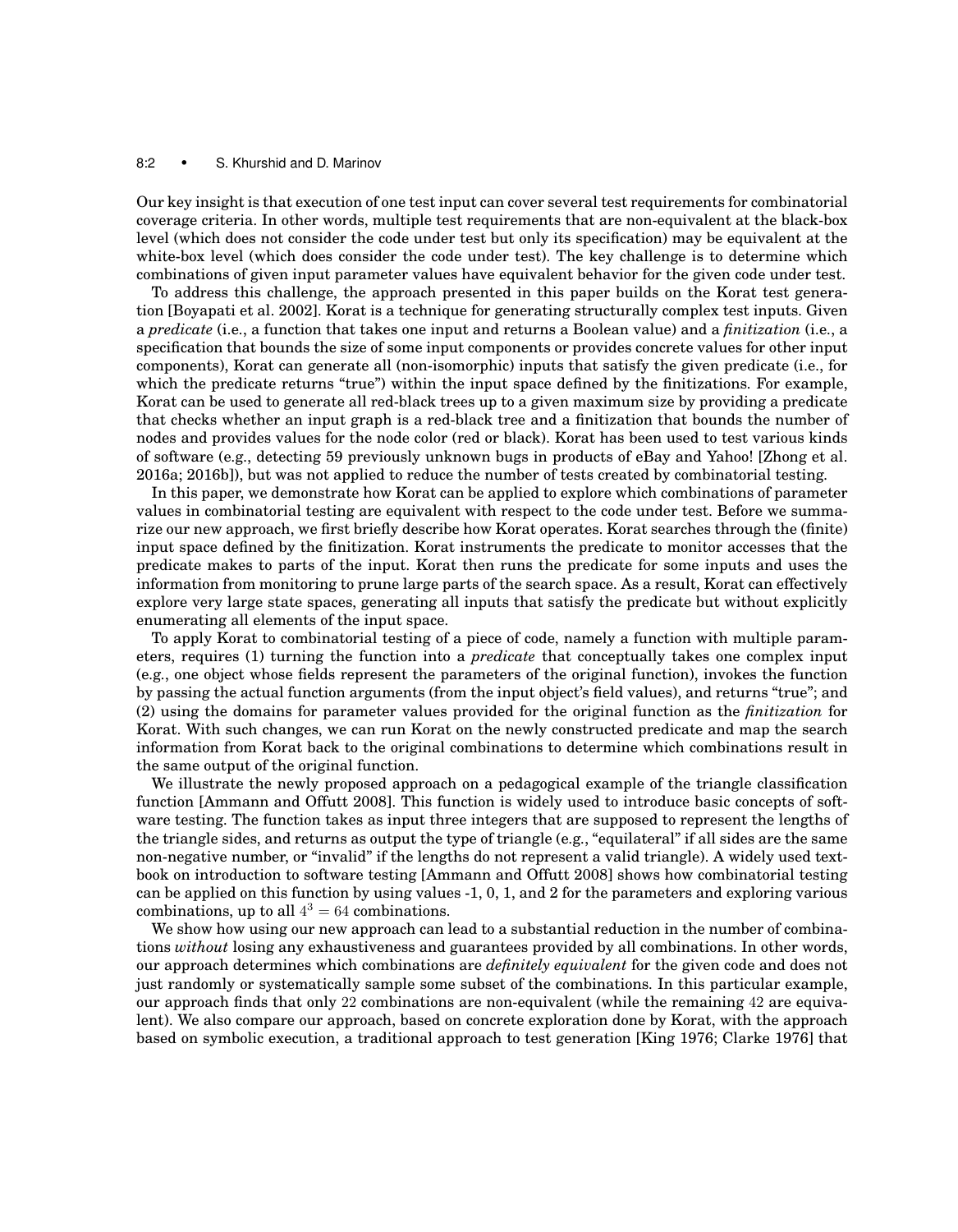Reducing Combinatorial Testing Requirements Based on Equivalences with Respect to the Code Under Test • 8:3

is subject of many active research investigations. While symbolic execution, as expected, finds even more equivalent paths than our Korat-based approach, note that symbolic execution comes at a great runtime cost, unlike our Korat-based approach.

The main contribution of this paper is to demonstrate how to reduce the number of combinations for all combinations coverage using the approach of Korat's pruning. We believe our work lays the foundation for a new approach to reducing the cost of combinatorial testing, not just for all combinations coverage, but also for other weaker but widely used criteria, such as pair-wise coverage.

## 2. OVERVIEW

This section uses an illustrative example to give an overview of our approach and compare its results with two previous approaches: traditional combinatorial testing with all combinations coverage, which is a black-box approach, and symbolic execution [King 1976; Clarke 1976], which is a white-box approach. We use the well-known triangle classification problem as our illustrative example, which has been widely studied in the software testing literature. Specifically, we use the Java implementation written by Jeff Offutt [Ammann and Offutt 2008], with the following method being the main triangle classification routine:

```
private static int Triang (int Side1, int Side2, int Side3)
{
    int tri_out;
    // tri_out is output from the routine:
   // Triang = 1 if triangle is scalene
   // Triang = 2 if triangle is isosceles
   // Triang = 3 if triangle is equilateral
    // Triang = 4 if not a triangle
   // After a quick confirmation that it's a legal
   // triangle, detect any sides of equal length
   if (Side1 <= 0 || Side2 <= 0 || Side3 <= 0)
   {
       tri_ut = 4;
       return (tri_out);
   }
    tri_out = 0:
   if (Side1 == Side2)
       tri_out = tri_out + 1;
    if (Side1 == Side3)
       tri_out = tri_out + 2;
    if (Side2 == Side3)
        tri_ out = tri_out + 3;
    if (tri_out == 0){ // Confirm it's a legal triangle before declaring
        // it to be scalene
        if (Side1+Side2 <= Side3 || Side2+Side3 <= Side1 ||
               Side1+Side3 <= Side2)
            tri_out = 4;else
           tri_out = 1;
       return (tri_out);
   }
```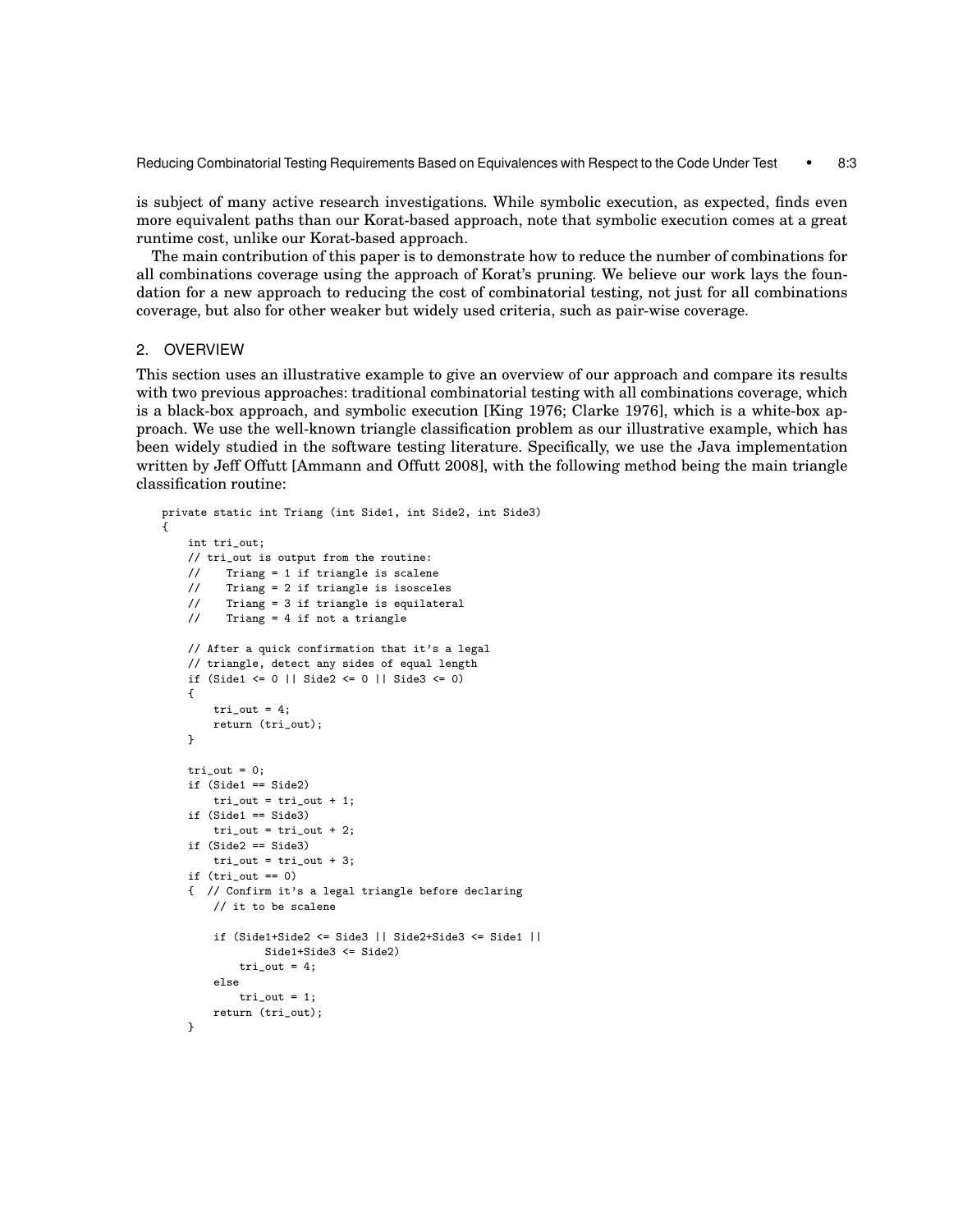#### 8:4 • S. Khurshid and D. Marinov

```
/* Confirm it's a legal triangle before declaring */
    /* it to be isosceles or equilateral */
    if (tri_out > 3)
        tri_ut = 3;
    else if (tri_out == 1 && Side1+Side2 > Side3)
       tri_ = 2;else if (tri_out == 2 && Side1+Side3 > Side2)
        tri_ut = 2;
    else if (tri_out == 3 && Side2+Side3 > Side1)
        tri_ut = 2;
    else
        tri_ out = 4;return (tri_out);
} // end Triang
```
The method Triang takes three integer inputs—Side1, Side2, and Side3—and returns an integer result. Each input represents a length, and the method determines whether the three lengths can form a valid triangle and if so, what kind of triangle it is. Specifically the method returns:

—1 if the triangle is scalene, i.e., all 3 sides have different lengths;

 $-2$  if the triangle is isosceles, i.e., exactly 2 sides of have the same length;

—3 if the triangle is equilateral, i.e., all 3 sides have the same length; and

—4 if the three input lengths cannot be the lengths of sides of a valid triangle.

2.1 Traditional all combinations coverage

We first apply the traditional all combinations coverage criteria to define the test requirements for Triang. Following the standard black-box testing methodology, for each input parameter, we first partition the domain of all possible values for the parameter into a finite number of blocks and choose one representative value from each block [Ammann and Offutt 2008]. Consider the following 4 blocks to partition the domain of all integers based:  $b_1: \ll 0$ ",  $b_2: \ll 0$ ",  $b_3: \ll 1$ ",  $b_4: \ll 1$ ". Block  $b_1$  contains all integers that are less than 0;  $b_2$  contains just one integer, i.e., 0;  $b_3$  also contains just one integer, i.e., 1; and  $b_4$  contains all integers greater than 1. Next, we pick the following representative values for each block:  $b_1$ : -1,  $b_2$ : 0,  $b_3$ : 1,  $b_4$ : 2. Blocks  $b_2$  and  $b_3$  each contain just 1 integer, which must be selected. For blocks  $b_1$  and  $b_4$ , we use the *boundary* values, i.e., -1 and 2 respectively. We use the same blocks and representative values for each of the 3 parameters. Now we apply the all combinations coverage (ACoC) criterion to combine the values across different blocks for different parameters. The ACoC criterion requires all combinations of blocks (representative values) from all parameters to be covered. For the chosen blocks, ACoC requires  $4 \times 4 \times 4 = 64$  test requirements to be covered. The following is a partial list of test executions explored by ACoC:

| 1: $-1$ , $-1$ , $-1$ $-5$ 4     | .                             |
|----------------------------------|-------------------------------|
| $2: -1, -1, 0 \rightarrow 4$     | $60: 2, 1, 2 \rightarrow 2$   |
| $3: -1, -1, 1 \longrightarrow 4$ | 61: 2, 2, $-1$ $\leftarrow$ 4 |
| $4: -1, -1, 2 \rightarrow 4$     | $62: 2, 2, 0 \rightarrow 4$   |
| $5: -1, 0, -1 \longrightarrow 4$ | $63: 2, 2, 1 \rightarrow 2$   |
| $\cdots$                         | $64: 2, 2, 2 \rightarrow 3$   |
|                                  |                               |

Each entry shows an id for the test execution, followed by the three parameter values, followed by the result; --> is the separator between the input values and the output.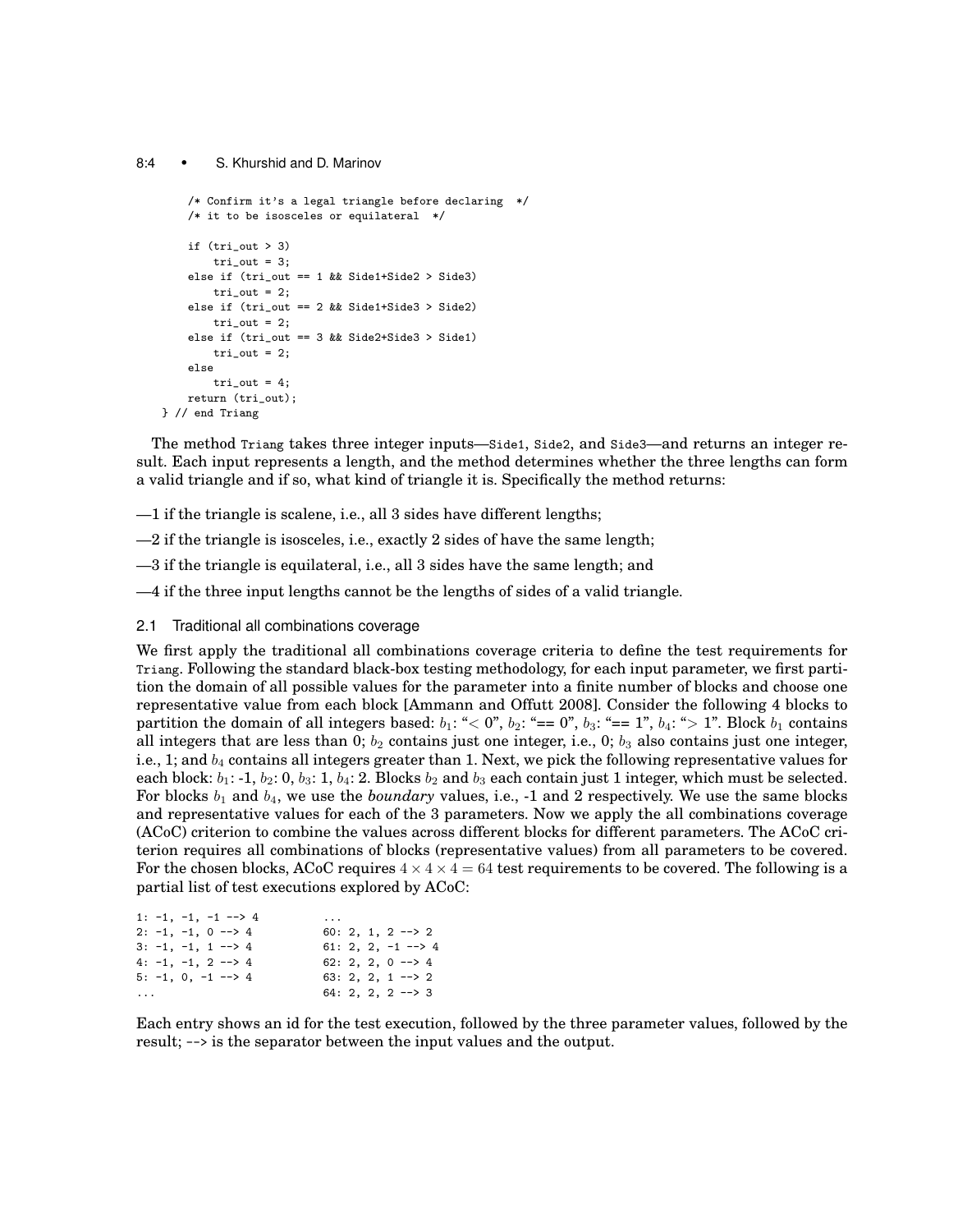Reducing Combinatorial Testing Requirements Based on Equivalences with Respect to the Code Under Test • 8:5

#### 2.2 Our approach

Observe that while each of the 64 test inputs created by traditional all combinations coverage is unique in terms of the specific combination of input values it tries, not all test inputs exercise different program behaviors. Consider, for example, tests 1 and 2. Both tests set parameter Side1 to value -1. When Side1 is -1, the method Triang returns 4 *without* using (reading) the values of parameters Side2 and Side3, which means that the method's execution, when Side1 is -1, does not depend on the values of Side2 and Side3. Therefore, tests 1 and 2 are equivalent in terms of exercising the method's behavior. Simply executing any one of them covers the behavior and gives the result for the other without executing it at all. This observation forms the basis of our approach to optimize all combinations coverage.

Specifically, our approach executes a test and observes which parameter values are actually used (read) by the method under test, and based on that it creates the next test. To illustrate, for input  $\langle -1, -1, -1 \rangle$ , the method only uses the first parameter's value and therefore our approach creates the next test which has a different value for that parameter, i.e.,  $(0, -1, -1)$ . Doing so prunes from the search all (16) combinations of the form  $\langle -1, ?, ? \rangle$ . Thus the first test that our approach runs serves as a representative for 16 unique combinations, which all exercise the same behavior and result in the same output. In the end, our approach creates the following 22 tests for all combinations coverage:

| $1: -1. -1. -1 -2$               | $12: 1, 2, 2 \rightarrow 2$       |
|----------------------------------|-----------------------------------|
| $2: 0, -1, -1 \longrightarrow 4$ | $13: 2, -1, -1 \longrightarrow 4$ |
| $3: 1, -1, -1 \rightarrow 4$     | $14: 2, 0, -1$ --> 4              |
| 4: 1, 0, $-1$ --> 4              | $15: 2, 1, -1 \rightarrow 4$      |
| 5: 1, 1, $-1$ $-$ > 4            | $16: 2, 1, 0 \rightarrow 4$       |
| 6: 1, 1, 0 --> 4                 | $17: 2, 1, 1 \rightarrow 4$       |
| $7: 1, 1, 1 \longrightarrow 3$   | $18: 2, 1, 2 \rightarrow 2$       |
| $8: 1, 1, 2 \rightarrow 4$       | $19: 2, 2, -1$ --> 4              |
| 9: 1, 2, $-1$ --> 4              | $20: 2, 2, 0 \rightarrow 4$       |
| $10: 1, 2, 0 \rightarrow 4$      | $21: 2, 2, 1 \rightarrow 2$       |
| $11: 1, 2, 1 \rightarrow 4$      | $22: 2, 2, 2 \longrightarrow 3$   |

For this example, our approach provides a 2.9X reduction in the number of test requirements while providing the same confidence in the method's correctness.

#### 2.3 Symbolic execution

While traditional combinatorial testing is a black-box approach, our approach optimizes it by observing what parameter values are actually used in the method's execution, and therefore makes use of information that exists at the *white-box* level. Next, we compare our approach with a purely white-box approach, namely *symbolic execution* [King 1976; Clarke 1976], which is a classic program analysis technique. In contrast with traditional execution that runs the program on concrete inputs, symbolic execution runs it on symbolic inputs and maintains a symbolic program state, which consists of algebraic expressions that represent values of program variables expressed in terms of the symbolic input values. Moreover, for conditional statements in the program, symbolic execution considers each of the two possible outcomes for condition evaluation separately. Thus, symbolic execution explores each execution path in the program individually. Because programs with loops or recursion can have an unbounded number of paths, symbolic execution tools often bound the length of each execution path and backtrack when the bound is reached to guarantee that the analysis terminates. For each path (prefix) that symbolic execution explores, it checks the path feasibility by (1) building a *path condition*, i.e., a constraint on input symbols that is a necessary condition for that path to be taken by the inputs; and (2) checking the feasibility of the path condition by using off-the-shelf decision procedures, e.g., satisfiability-modulo-theory (SMT) solvers such as the popular Z3 [de Moura and Bjorner 2008]. The exploration performed by symbolic execution forms an *execution tree* that contains all paths explored.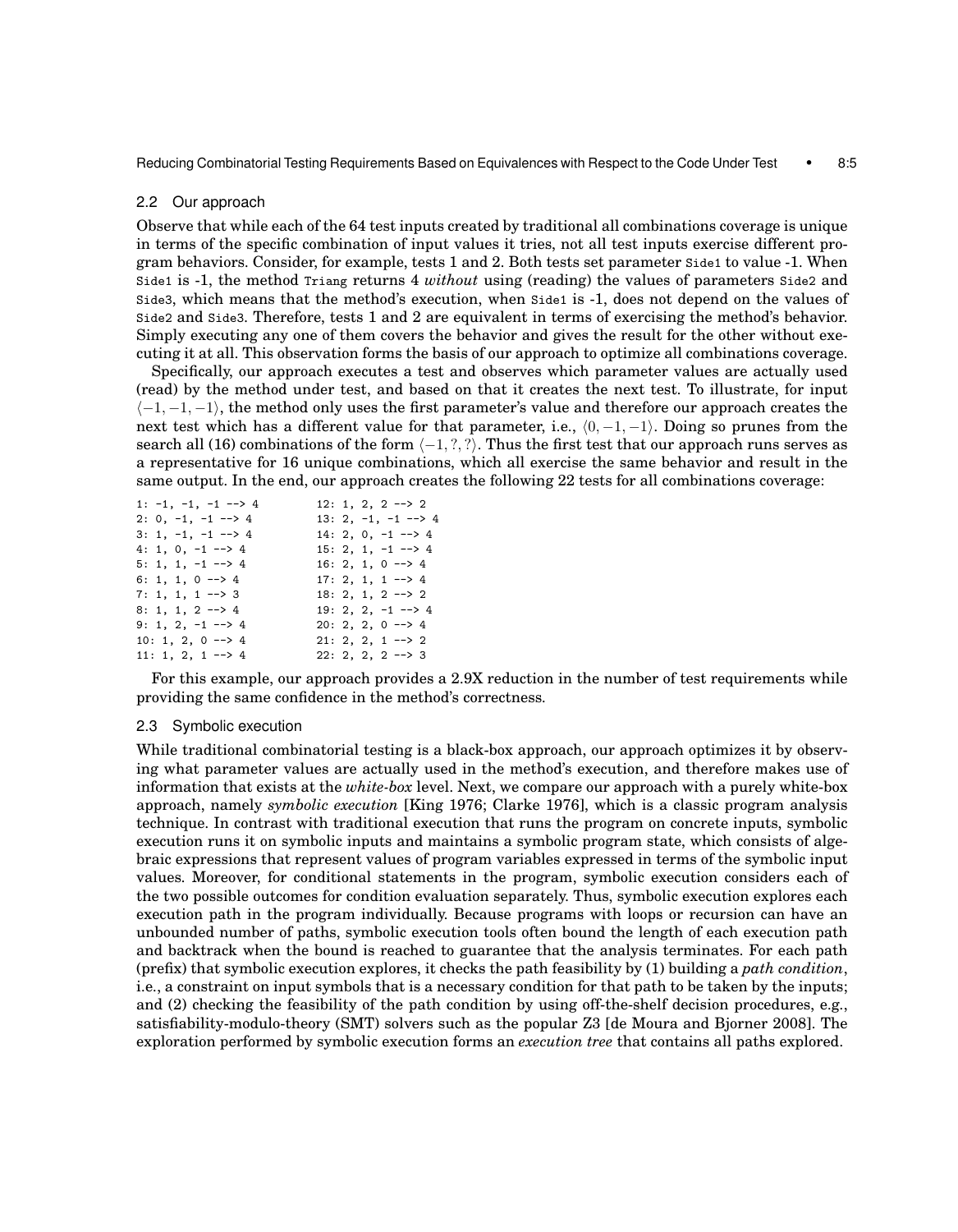#### 8:6 • S. Khurshid and D. Marinov



Fig. 1. Symbolic execution tree for Triang. Each green leaf node represents a feasible path and is annotated with a test that executes that path; each test contains a triple that represents the input values, and the corresponding output. The specific values in the test inputs created by symbolic execution depend on the backend constraint solver it uses; an input value of "?" indicates that any integer value can be used because the corresponding symbol is not a part of the path condition, i.e, not used along that path. Each red leaf node represents an infeasible path.

We apply symbolic execution to the Triang method to create a set of tests that give full path coverage. Figure 1 shows the execution tree explored by symbolic execution. Symbolic execution creates 14 tests. In addition, it explores three paths that are infeasible. Because symbolic execution is a whitebox approach, it creates fewer tests and gives higher code coverage than either our approach or the traditional all combinations coverage. However, symbolic execution requires a much more expensive analysis that involves building path conditions and solving them. Overall, our approach provides a sweet spot between all combinations coverage and symbolic execution. Our approach requires minimal analysis overhead (just monitoring parameter reads) and, as this example illustrates, can require much fewer test executions than traditional all combinations coverage.

#### 3. RELATED WORK

We briefly review most closely related work on combinatorial testing and Korat.

Combinatorial testing has been widely studied in research literature [Grindal et al. 2005; Nie and Leung 2011] and applied in practice. AETG [Cohen et al. 1997] is one of the most widely used combinatorial testing systems. An important topic in the context of combinatorial testing is constraints among parameters that rule out some combinations of parameter values [Cohen et al. 2007]; our approach is orthogonal to the work on constraints as we propose how to find definitely equivalent combinations, which can be done for the combinations allowed by the constraints. There is also work on reconstructing models (thus implicitly constraints, albeit of a different kind) from the code under test [Bures et al. 2018]; our approach cannot apply in a pure black-box manner on the code but could apply in a whitebox manner on the model. There have been also approaches that investigated the interplay between combinatorial testing and symbolic execution (e.g., [Gao et al. 2016; Grieskamp et al. 2009]); however, to the best of our knowledge, no prior approach considered Korat-like search for combinatorial testing.

Korat has been applied for test generation of several software systems, e.g., recently detecting 59 previously unknown bugs in products of eBay and Yahoo! [Zhong et al. 2016a; 2016b]. In fact, the comKorat work [Zhong et al. 2016a; 2016b] is closely related to this paper because comKorat uses ideas from